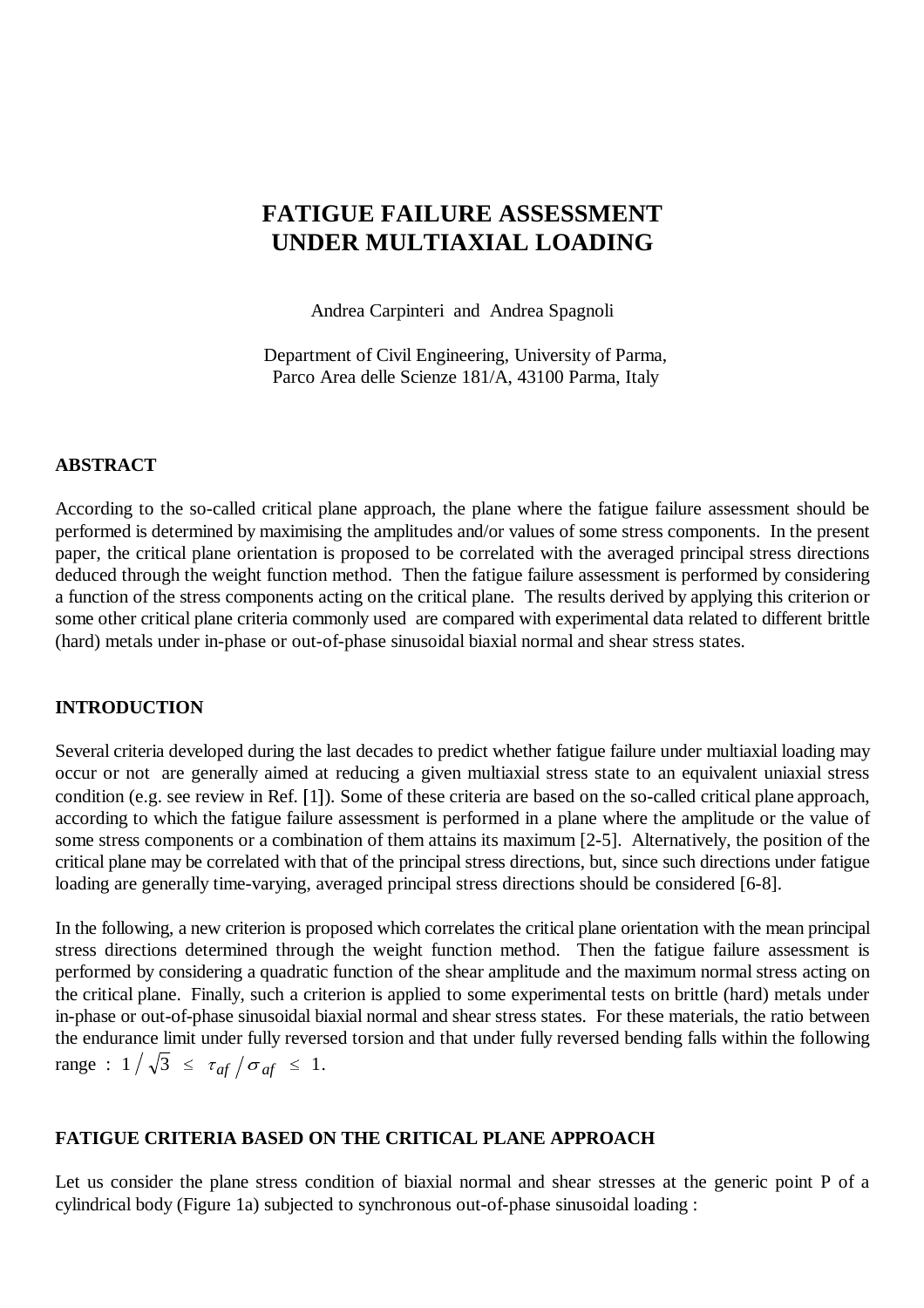$$
\sigma_{xx} = \sigma_t(t) = \sigma_{t,a} \sin(\omega t - \alpha) + \sigma_{t,m}
$$
  
\n
$$
\sigma_{yy} = \sigma_l(t) = \sigma_{l,a} \sin(\omega t) + \sigma_{l,m}
$$
  
\n
$$
\sigma_{xy} = \tau(t) = \tau_a \sin(\omega t - \beta) + \tau_m
$$
\n(1)

where the subscripts*t*, *l*, *a* and *m* stand for tangential (circumferential), longitudinal, amplitude and mean value, respectively, while the other components of the stress tensor are equal to zero.

An elementary material plane  $\Delta$ , passing through point P, and two orthogonal unit vectors, **u** and **v**, on this plane are considered (Figure 1b). Let us assume the direction of the vector **u** as the intersection between  $\Delta$  and the plane defined by the normal vector **w** and the Z-axis, so that Puvw forms a right-hand orthogonal coordinate system. The direction cosines of the w-axis can be computed, with respect to the PXYZ frame, as a function of two angles,  $\varphi$  and  $\vartheta$ , in a spherical coordinate system ( $0^{\circ} \leq \varphi < 360^{\circ}$ ;  $0^{\circ} \leq \vartheta \leq 180^{\circ}$ ) :  $l_w = \sin \vartheta \cos \varphi$ ,  $m_w$  $=$  sin $\theta$  sin $\phi$ ,  $n_w$  = cos $\theta$  (Figure 1b). Furthermore, the direction cosines of the u- and v-axis are equal to  $l_u$  =  $\cos\theta$  cos $\varphi$ ,  $m_u = \cos\theta$  sin $\varphi$ ,  $n_u = -\sin\theta$  and  $l_v = -\sin\varphi$ ,  $m_v = \cos\varphi$ ,  $n_v = 0$ , respectively.



**Figure 1**: (a) PXYZ coordinate system; (b) Puvw coordinate system, with the w-axis normal to the plane  $\Delta$ 

The stress vector  $S_w$  acting at point P of the plane  $\Delta$  (Figure 1b) can be computed if the stress tensor  $\sigma$  is known:

$$
\mathbf{S}_{\mathbf{w}} = \boldsymbol{\sigma} \cdot \mathbf{w} \implies \begin{bmatrix} S_w \end{bmatrix} = \begin{bmatrix} \sigma_{xx} & \sigma_{xy} & 0 \\ \sigma_{xy} & \sigma_{yy} & 0 \\ 0 & 0 & 0 \end{bmatrix} \begin{bmatrix} l_w \\ m_w \\ n_w \end{bmatrix} \implies \begin{bmatrix} S_{w,x} \\ S_{w,y} \\ S_{w,z} \end{bmatrix} = \begin{bmatrix} \sin \theta & (\sigma_t \cos \varphi + \tau \sin \varphi) \\ \sin \theta & (\sigma_t \sin \varphi + \tau \cos \varphi) \\ 0 & 0 \end{bmatrix} \tag{2}
$$

and the scalar value  $N(t)$  of the normal stress is given by

$$
N(t) = \mathbf{w} \cdot \mathbf{S}_{\mathbf{w}} \implies N(t) = l_w S_{w,x} + m_w S_{w,y} + n_w S_{w,z} = \sin^2 \theta \left[ \sigma_t \cos^2 \phi + \sigma_l \sin^2 \phi + \tau \sin 2\phi \right] \tag{3}
$$

The mean value  $N_m$  and the amplitude  $N_a$  of  $N(t)$  can be determined by substituting the stress components (Eqns 1) into Eqn 3 [8].

By recalling Eqn 2, the shear stress vector  $C$  lying on the plane  $\Delta$  is computed :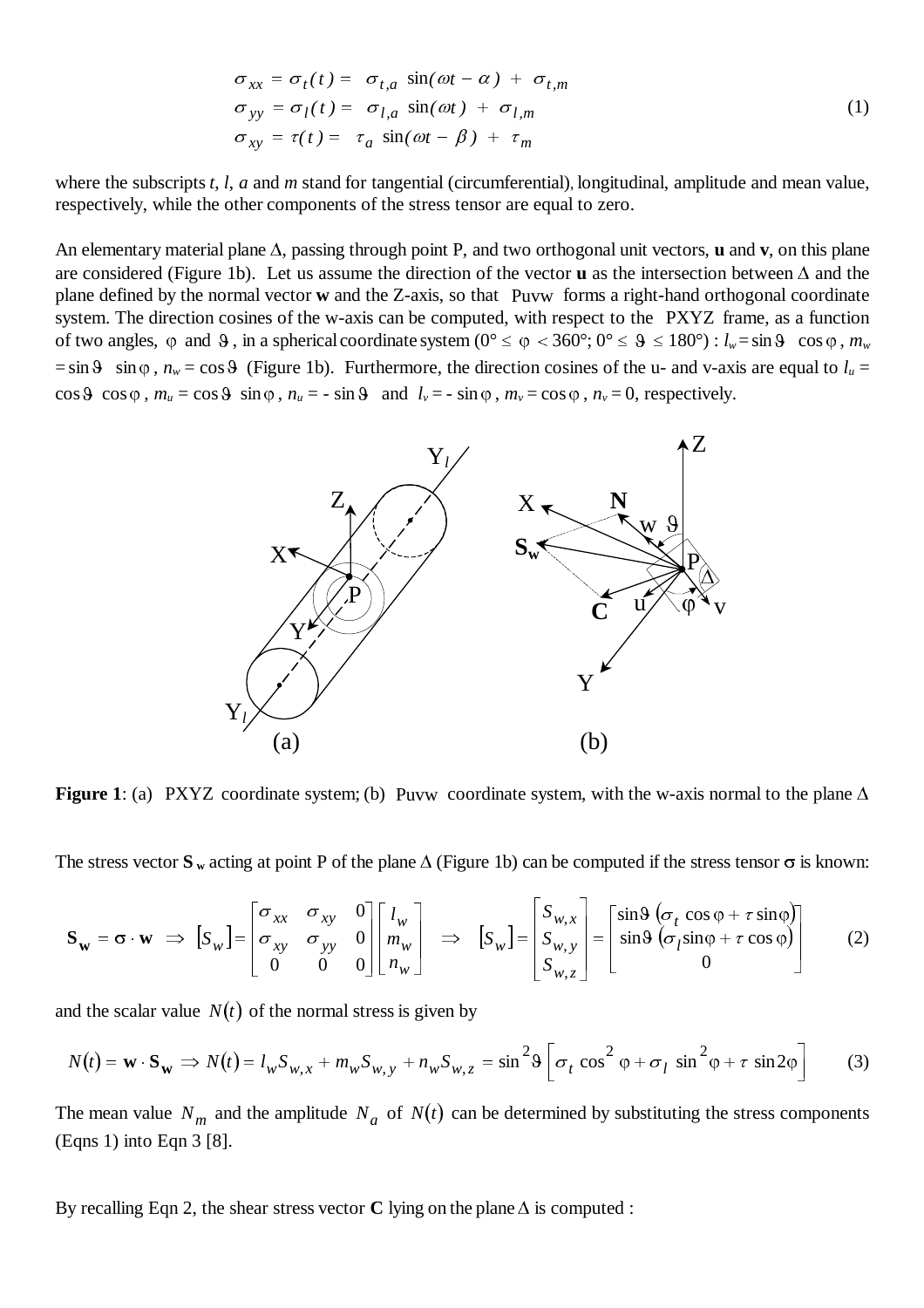$$
\mathbf{C} = \mathbf{S}_{\mathbf{w}} - \mathbf{N} = \mathbf{S}_{\mathbf{w}} - (\mathbf{w} \cdot \mathbf{S}_{\mathbf{w}}) \cdot \mathbf{w} \Rightarrow [C] = \begin{bmatrix} C_x \\ C_y \\ C_z \end{bmatrix} =
$$
  
\n
$$
\begin{bmatrix} \sin \theta \\ \sin \theta \end{bmatrix} \begin{bmatrix} \cos \phi \left( \sigma_t \cos^2 \theta + (\sigma_t - \sigma_l) \sin^2 \theta \sin^2 \phi \right) + \tau \sin \phi \left( 1 - 2 \sin^2 \theta \cos^2 \phi \right) \end{bmatrix}
$$
  
\n
$$
\begin{bmatrix} \sin \theta \\ \sin \phi \end{bmatrix} \begin{bmatrix} \sin \phi \left( \sigma_l \cos^2 \theta + (\sigma_l - \sigma_t) \sin^2 \theta \cos^2 \phi \right) + \tau \cos \phi \left( 1 - 2 \sin^2 \theta \sin^2 \phi \right) \end{bmatrix}
$$
  
\n
$$
- \sin^2 \theta \cos \theta \left( \sigma_t \cos^2 \phi + \sigma_l \sin^2 \phi + \tau \sin 2\phi \right)
$$
\n(4)

The direction of the shear stress vector **C** is generally time-varying and, therefore, the definition of the amplitude and mean value of this vector is a complex problem. Papadopoulos [9] has recently proposed to examine the components of **C** along the u- and v-axis. By recalling Eqns 1 and 4, such components can be written in the following form :

$$
C_u = f \sin(\omega t) + g \cos(\omega t) + C_{u,m}
$$
  
\n
$$
C_v = p \sin(\omega t) + q \cos(\omega t) + C_{v,m}
$$
\n(5)

where  $C_{u,m}$  and  $C_{v,m}$  are the mean values of the components of **C** along the u- and v-axis, whereas the functions *f*, *g*, *p* and *q* depend on the phase angles,  $\alpha$  and  $\beta$ , and the orientation angles,  $\varphi$  and  $\beta$ , of the plane  $\Delta$  [8]. Eqns 5 are the parametric equations of the ellipse described by the tip of the shear stress vector  $C$  on the plane  $\Delta$  during a loading cycle. This ellipse is centred at point  $(C_{u,m}; C_{v,m})$ , and its semi-axes are funcions of *f*, *g*, *p* and *q*. The mean value  $C_m$  of the shear stress **C** is equal to  $\sqrt{C_{u,m}^2 + C_{v,m}^2}$ , whereas the amplitude of **C** coincides with the

major semi-axis  $C_a$  of such an ellipse.

The analytical stress components determined above can be used to apply common fatigue failure criteria based on the critical plane approach to the case of a sinusoidal biaxial normal and shear stress state. Accordingly, the fatigue failure assessment is performed in two steps. Firstly, the critical plane is determined by maximising the amplitudes and/or values of some stress components. For example, the criteria proposed by Findley [2], Matake [4] and McDiarmid [5] can be expressed as follows :

$$
(\varphi_c, \vartheta_c): \max_{(\varphi, \vartheta)} \left\{ C_a(\varphi, \vartheta) + A N_{\max}(\varphi, \vartheta) \right\} \tag{6}
$$

where the maximum value  $N_{\text{max}}$  of the normal stress  $N(t)$  is equal to the sum of its mean value and amplitude, i.e.  $N_{\text{max}} = N_m + N_a$ . Secondly, the fatigue failure assessment is carried out by employing some stress components acting on the critical plane deduced in the first step :

$$
C_a(\varphi_c, \vartheta_c) + B N_{\text{max}}(\varphi_c, \vartheta_c) \le D \tag{7}
$$

where A, B and D are material constants which present a different expression for each criterion mentioned.

#### **A NEW CRITICAL PLANE CRITERION**

#### *Orientation of the Fatigue Fracture Plane and the Critical Plane*

A theoretical procedure has recently been developed in order to determine the mean principal stress directions through the weight function method [6-8]. At a given time instant, the principal stresses,  $\sigma_n$ , with  $n = 1, 2, 3$ ,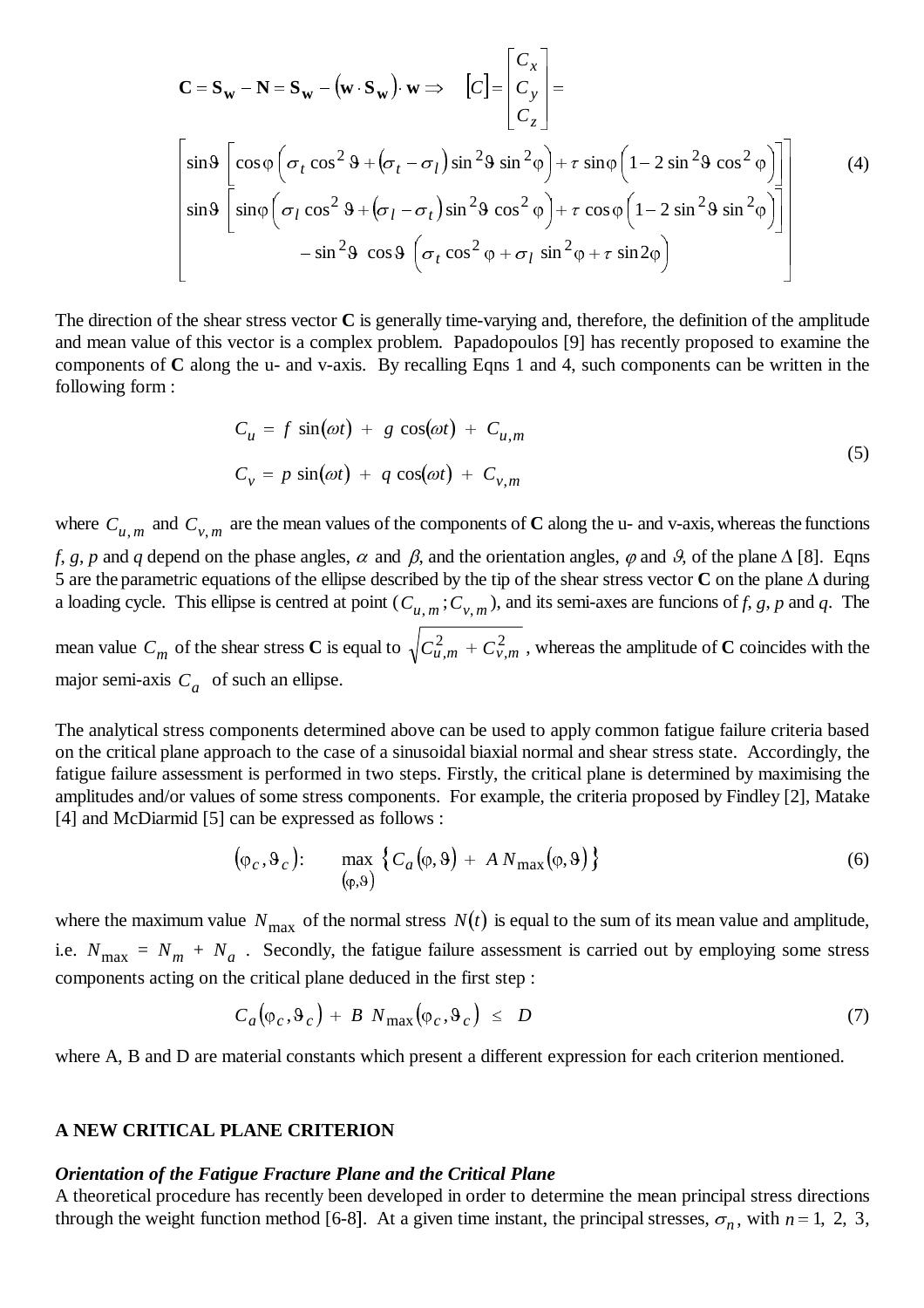are the eigenvalues of the stress tensor at that time instant, whereas the eigenvectors represent the nine principal direction cosines  $l_n$ ,  $m_n$ ,  $n_n$ . Let us assume that  $\sigma_1 \ge \sigma_2 \ge \sigma_3$ , that is to say, the directions of maximum and minimum principal stresses are called 1-axis and 3-axis, respectively. The orthogonal coordinate system P123 with origin at point P and axes coincident with the principal stress directions can also be defined through the "principal" Euler angles,  $\phi$ ,  $\theta$ ,  $\psi$  (0°  $\leq \phi$  < 360°; 0°  $\leq \theta \leq 180$ °; 0°  $\leq \psi$  < 360°). Such Euler angles can be obtained from the above principal direction cosines, and their ranges at the end of a two-stage procedure proposed in Refs [6-8] are reduced as follows :  $0^{\circ} \le \phi$ ,  $\theta \le 90^{\circ}$  and -90°  $\le \psi \le 90^{\circ}$ , in order to average correctly the results determined for different time instants.

Now examine the stress tensor consisting of the normal stresses  $\sigma_t(t), \sigma_l(t)$  and the shear stress  $\tau(t)$  given in Eqns 1. Since every stress component is time-varying, we can compute the reduced principal Euler angles Now examine the stress tensor consisting of the normal stresses  $\sigma_t(t)$ ,  $\sigma_l(t)$  and Eqns 1. Since every stress component is time-varying, we can compute the  $\phi(t)$ ,  $\theta(t)$  and  $\psi(t)$  at each time instant *t*. Then the me  $\phi(t), \theta(t)$  and  $\psi(t)$  at each time instant t. Then the mean directions  $\hat{1}$ ,  $\hat{2}$  and  $\hat{3}$  of the principal stress axes are determined by averaging the instantaneous values of the reduced principal Euler angles through appropriate<br>weight functions,  $W(t_k)$ :<br> $\hat{\phi} = \frac{1}{W} \sum_{k=1}^{t} \phi(t_k) W(t_k)$   $\hat{\theta} = \frac{1}{W} \sum_{k=1}^{t} \theta(t_k) W(t_k)$ weight functions,  $W(t_k)$  :

$$
\hat{\phi} = \frac{1}{W} \sum_{t_1}^{t_N} \phi(t_k) W(t_k) \qquad \hat{\theta} = \frac{1}{W} \sum_{t_1}^{t_N} \theta(t_k) W(t_k)
$$
\n
$$
\hat{\psi} = \frac{1}{W} \sum_{t_1}^{t_N} \psi(t_k) W(t_k) \qquad W = \sum_{t_1}^{t_N} W(t_k)
$$
\n(8)

where *W* represents the summation of the weights  $W(t_k)$ , with  $t_k$  from  $t_1$  to  $t_N$ . The following weight function which accounts for the effect of the maximum principal stress  $\sigma_1(t_k)$  is adopted :

$$
W(t_k) = \begin{cases} 0 & \text{if } \sigma_1(t_k) < c \sigma_{af} \\ 0 < c \le 1 \end{cases} \tag{9}
$$
\n
$$
\left( \frac{\sigma_1(t_k)}{\sigma_{af}} \right)^{m_{\sigma}} \quad \text{if } \sigma_1(t_k) \ge c \sigma_{af}
$$

the physical meaning of which has been discussed in Refs [6-8]. Note that  $m<sub>\sigma</sub>$  is a coefficient which depends on the slope of the S-N curve for fully reversed bending.

Several authors have proposed methods to predict the orientation of the plane where a fatigue crack may appear (fatigue fracture plane). For instance, according to McDiarmid [10], the fracture plane under out-of-phase sinusoidal bending and torsion coincides with the plane on which the maximum principal stress achieves its greatest value with respect to time. The correlation between the experimental fatigue fracture plane and the averaged principal stress directions has been analysed for hard metals under out-of-phase sinusoidal bending and torsion [8] and random proportional bending and torsion [11]. On the basis of the test data examined, the normal to the fracture plane seems to agree with the weighted mean direction  $\hat{1}$  of the maximum principal stress by employing the weight function in Eqn 9, as is shown in the following.

Then the correlation between the above weighted mean direction  $\hat{1}$  and the normal w<sub>c</sub> to the critical plane on which the fatigue failure assessment should be performed (critical plane) is discussed. The following formula is proposed :

$$
\delta = 45 \frac{3}{2} \left[ 1 - \left( \frac{\tau_{af}}{\sigma_{af}} \right)^2 \right]
$$
 (10)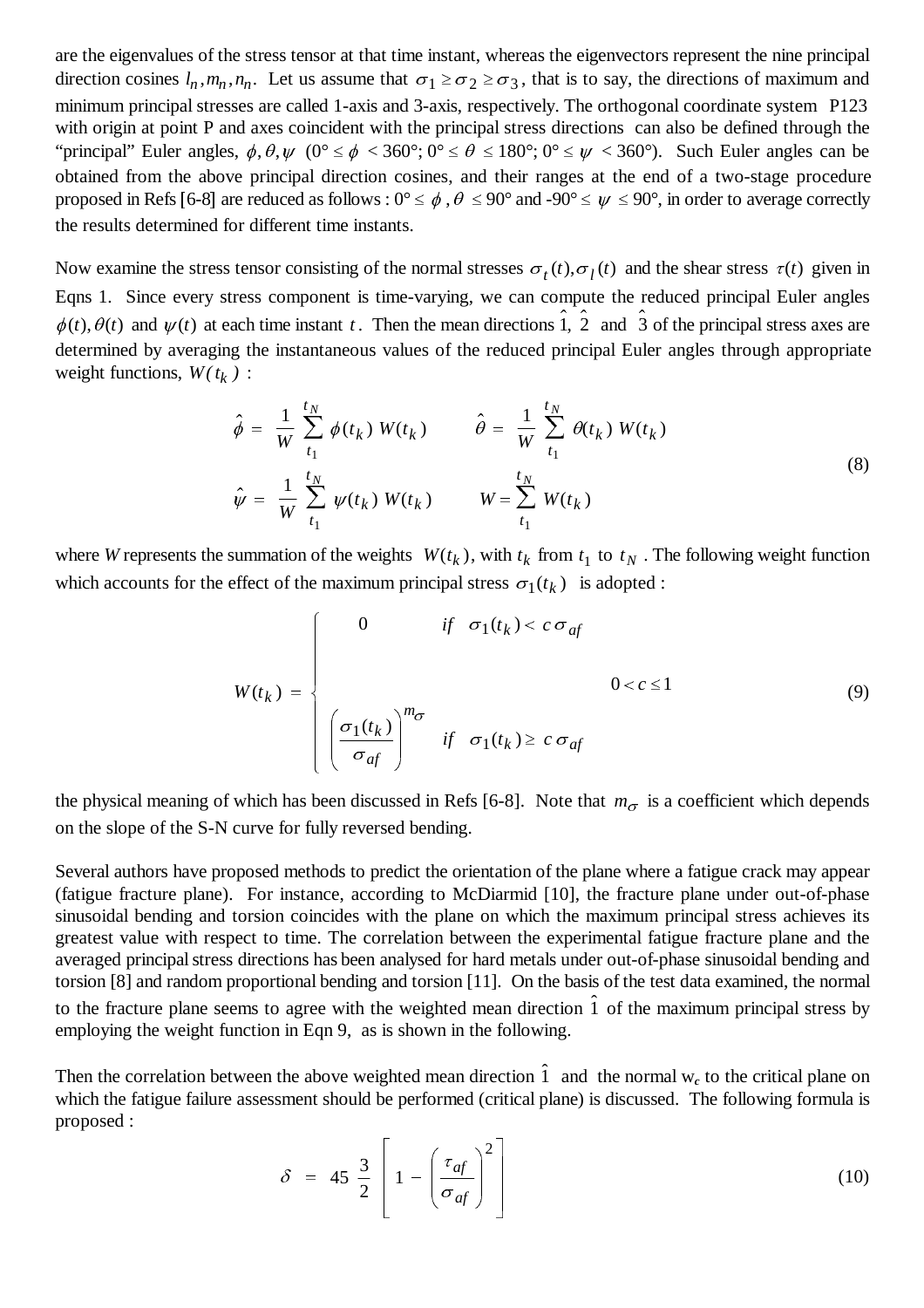where  $\delta$  is the angle, expressed in degrees, between 1 and w<sub>c</sub>. This angle is equal to 0° for  $\tau_{af}/\sigma_{af} = 1$ (extremely hard metals), whereas it is equal to 45° for  $\tau_{af}/\sigma_{af} = 1/\sqrt{3}$  (threshold value between hard and mild metals). As a consequence of the above assumption on  $\delta$  and the conclusion drawn at the end of the previous paragraph, the critical plane is close to the fatigue fracture plane for very brittle materials, while the two planes form an angle equal to about 45° for materials with the endurance limit ratio,  $\tau_{af}/\sigma_{af}$ , tending to the brittle-ductile threshold value.

#### *Fatigue Failure Assessment*

The fatigue failure assessment can be carried out through a quadratic combination of the maximum normal stress  $(N_{\text{max}} = N_m + N_a)$  and the shear stress amplitude  $(C_a)$ , acting on the critical plane :

$$
\left(\frac{N_{\text{max}}}{\sigma_{af}}\right)^2 + \left(\frac{C_a}{\tau_{af}}\right)^2 \leq 1 \tag{11}
$$

This inequality takes into account some established experimental findings. First of all, as was observed by Gough et al. [12], the mean shear stress  $C_m$  does not affect the fatigue life of the test specimens. Moreover, a tensile mean normal stress  $N_m$  strongly reduces the fatigue resistance of metals, while a compressive  $N_m$  has a beneficial effect. The fatigue criterion of Eqn. 11 corresponds to an equivalent stress amplitude,  $\sigma_{eq}$ , to be compared with the fatigue limit  $\sigma_{af}$ :

$$
\sigma_{eq} = \sqrt{N_{\text{max}}^2 + \left(\frac{\sigma_{af}}{\tau_{af}}\right)^2 C_a^2} \leq \sigma_{af}
$$
 (12)

#### **APPLICATIONS**

The present fatigue criterion is applied to some experimental results related to synchronous in-phase or out-ofphase sinusoidal loading for round bars under bending and torsion [13]. Nishihara and Kawamoto employed specimens of different materials, such as mild steel with  $0.15\%$  C content and grey cast iron with 3.87% C content. Some mechanical properties of the mild steel are as follows :  $\sigma_u$  = ultimate tensile strength = 704.1 MPa,  $\sigma_{af}$  = 313.9 MPa,  $\tau_{af}$  = 196.2 MPa,  $m_{\sigma}$  = 8.7, while those of the grey cast iron are :  $\sigma_u$  = 230.0 MPa,  $\sigma_{af}$  = 96.1 MPa,  $\tau_{af} = 91.2$  MPa,  $m_{\sigma} = 19.4$ . Note that, on the basis of the values of the ratio  $\tau_{af}/\sigma_{af}$ , the former material analysed is close to the the brittle-ductile threshold, while the latter is very brittle.

The phase angle  $\beta$  (Eqns 1) is equal to 0° (in-phase) or 60°, 90° (out-of-phase), and the mean stresses are equal to zero; different values of the amplitude ratio  $(\tau_a/\sigma_{a})$  have been examined (Tables 1 and 2). It needs to be underlined that all these loading cases correspond to the limit state of non-fracture of the specimens for a cycle number of the order of one million.

First of all, the experimental fatigue fracture plane orientation is compared with the theoretical predictions of the present criterion. The experimental fatigue fracture plane is described by the angle  $\eta_{exp}$  between the normal to the cracked plane and the longitudinal axis ( $Y_l$ -axis in Figure 1a, with  $Y_l$  parallel to Y) of the specimen, while the theoretical angle,  $\eta_{cal}$ , between the Y<sub>l</sub>-axis and the weighted mean direction  $\hat{1}$  of the maximum principal stress, is calculated by assuming that the coefficient *c* into Eqn 9 is equal to 0.5 (Tables 1 and 2). The evaluation of the fracture plane orientation according to McDiarmid [10] is also reported, where  $\eta_{cal}$  is the angle between the  $Y_l$ - axis and the normal to the plane on which the maximum principal stress achieves its greatest value with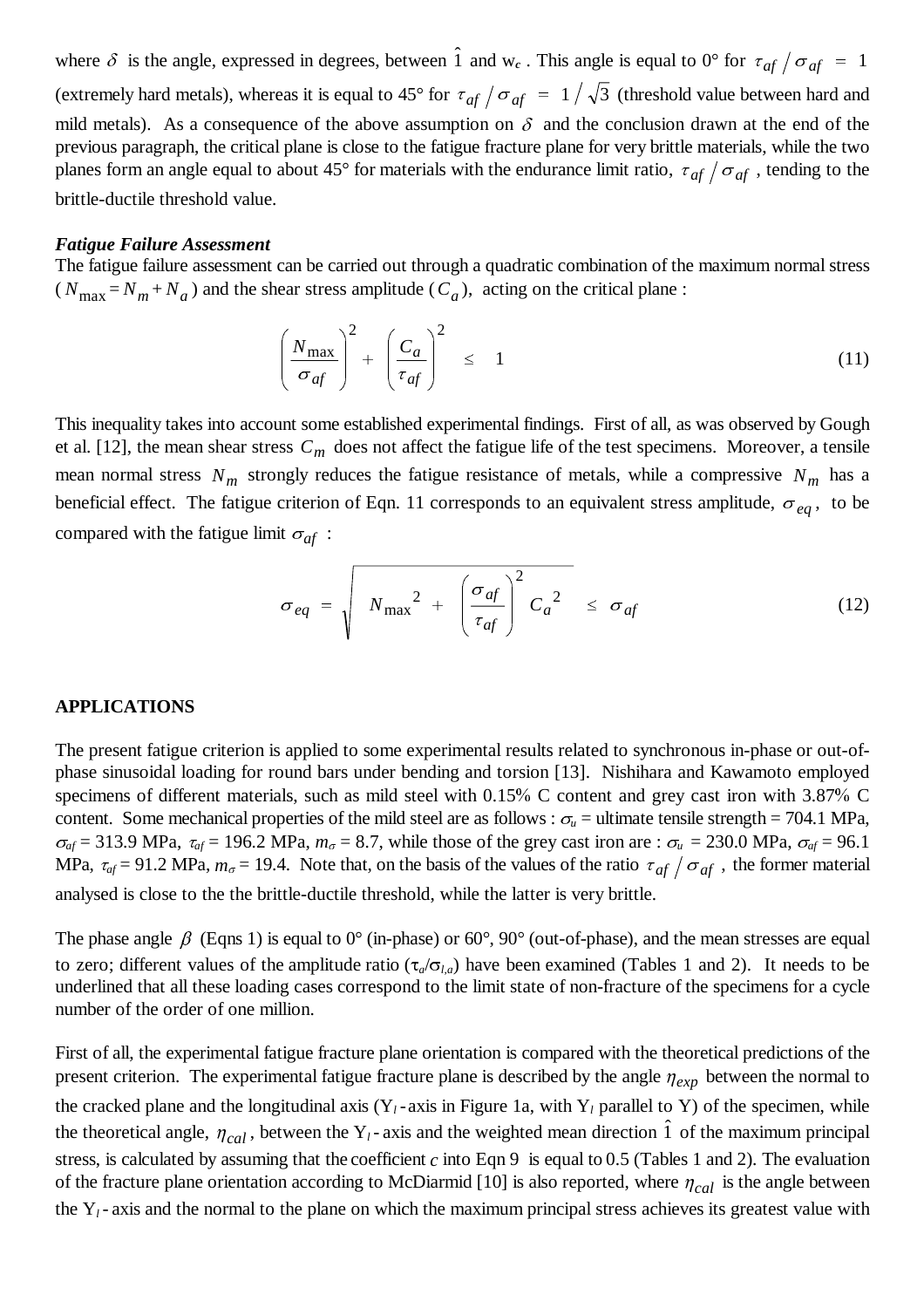respect to time. The predictions through the criterion of the present authors are generally satisfactory, especially in the case of low values of the phase angle  $\beta$ .

# TABLE 1

| EXPERIMENTAL AND THEORETICAL FATIGUE FRACTURE PLANE ORIENTATION, $\eta$ , and ERROR INDEX, $I$ , FOR MILD |
|-----------------------------------------------------------------------------------------------------------|
| STEEL SPECIMENS [13]                                                                                      |

| <b>Test</b> | $\sigma_{l.a}$ | $\tau_a$    | $\tau_a/\sigma_{l.a}$ | $\beta$          | <i>Fracture plane</i> |                  |                   | Error Index, $I(\%)$ |          |        |                |
|-------------|----------------|-------------|-----------------------|------------------|-----------------------|------------------|-------------------|----------------------|----------|--------|----------------|
| No.         |                | (MPa) (MPa) |                       | (°)              | Exp.                  |                  | Present McDiarmid | Present              | Findley  | Matake | McDiarmid      |
|             |                |             |                       |                  | $\eta_{exp}$ (°)      | $\eta_{cal}$ (°) | $\eta_{cal}$ (°)  |                      |          |        |                |
| 1           | 194.3          | 0.0         | 0.0                   | $\Omega$         | $\Omega$              | $\Omega$         | $\Omega$          | $-18$                | $-17$    | $-17$  | $-20$          |
| 2           | 245.3          | 0.0         | 0.0                   | $\overline{0}$   | $\mathbf{0}$          | $\mathbf{0}$     | $\boldsymbol{0}$  | 4                    | 4        | 4      | 1              |
| 3           | 235.6          | 48.9        | 0.2                   | $\boldsymbol{0}$ | 12                    | 12               | 11                | 7                    | 7        | 6      | 4              |
| 4           | 187.3          | 93.6        | 0.5                   | $\overline{0}$   | 22                    | 23               | 23                | 5                    | 8        | 8      | 5              |
| 5           | 101.3          | 122.3       | 1.2                   | $\overline{0}$   | 30                    | 34               | 34                | $-1$                 | 2        | 2      |                |
| 6           | $0.0\,$        | 166.8       | $\infty$              | $\overline{0}$   | 8                     | 45               | 45                | 21                   | 21       | 21     | 21             |
| 7           | $0.0\,$        | 142.3       | $\infty$              | $\overline{0}$   | 45                    | 45               | 45                | 4                    | 4        | 4      | 4              |
| 8           | 201.1          | 100.6       | 0.5                   | 60               | 8                     | 18               | 17                | 7                    | 7        | 1      | $-2$           |
| 9           | 194.2          | 97.1        | 0.5                   | 60               | 12                    | 18               | 17                | 3                    | 4        | $-3$   | 1              |
| 10          | 105.2          | 126.8       | 1.2                   | 60               | 22                    | 35               | 35                | 1                    | 5        | $-1$   | $-2$           |
| 11          | 108.9          | 131.5       | 1.2                   | 60               | 8                     | 35               | 35                | 5                    | 9        | 2      | 1              |
| 12          | 244.8          | 50.7        | 0.2                   | 90               | $\boldsymbol{0}$      | $\overline{0}$   | $\mathbf{0}$      | 6                    | 5        | 5      | $\overline{2}$ |
| 13          | 235.6          | 48.9        | 0.2                   | 90               | $\boldsymbol{0}$      | $\boldsymbol{0}$ | $\Omega$          | $\overline{c}$       | 1        |        | $-2$           |
| 14          | 235.8          | 117.9       | 0.5                   | 90               | 8                     | 8                | $\Omega$          | 18                   | 13       | *      | $-1$           |
| 15          | 208.1          | 104.1       | 0.5                   | 90               | 8                     | 8                | $\Omega$          | 4                    | $\Omega$ | *      | $-4$           |
| 16          | 112.6          | 136.0       | 1.2                   | 90               | 39                    | 39               | 39                | 9                    | 11       | $-1$   | $-1$           |
| 17          | 116.4          | 140.5       | 1.2                   | 90               | 8                     | 39               | 39                | 13                   | 15       | 2      | 2              |

\* The critical plane is undetermined

# TABLE 2

# EXPERIMENTAL AND THEORETICAL FATIGUE FRACTURE PLANE ORIENTATION,  $\eta$ , and error index,  $I$ , for grey CAST IRON SPECIMENS [13]

| <b>Test</b>    | $\sigma_{l.a}$ | $\tau_a$    | $\tau_a/\sigma_{l.a}$ | $\beta$          | Fracture plane   |                  |                   | Error Index, $I(\%)$ |         |        |                  |
|----------------|----------------|-------------|-----------------------|------------------|------------------|------------------|-------------------|----------------------|---------|--------|------------------|
| No.            |                | (MPa) (MPa) |                       | (°)              | Exp.             |                  | Present McDiarmid | Present              | Findley | Matake | <b>McDiarmid</b> |
|                |                |             |                       |                  | $\eta_{exp}$ (°) | $\eta_{cal}$ (°) | $\eta_{cal}$ (°)  |                      |         |        |                  |
| 1              | 103.0          | 0.0         | 0.0                   | $\mathbf{0}$     | $\Omega$         | $\overline{0}$   | $\mathbf{0}$      | 7                    | 7       | 7      | $-32$            |
| 2              | 93.2           | 0.0         | 0.0                   | $\boldsymbol{0}$ | $\mathbf{0}$     | $\mathbf{0}$     | $\boldsymbol{0}$  | $-4$                 | $-3$    | $-3$   | $-39$            |
| 3              | 95.2           | 19.7        | 0.2                   | $\boldsymbol{0}$ | 12               | 12               | 11                | 3                    | 3       |        | $-33$            |
| $\overline{4}$ | 83.4           | 41.6        | 0.5                   | $\boldsymbol{0}$ | 25               | 23               | 23                | 4                    | 6       | 6      | $-26$            |
| 5              | 56.3           | 68.0        | 1.2                   | $\mathbf{0}$     | 34               | 34               | 34                | 5                    | 8       | 5      | $-13$            |
| 6              | 0.0            | 98.1        | $\infty$              | $\mathbf{0}$     | 45               | 45               | 45                | 2                    | 8       | 8      | 8                |
| 7              | 0.0            | 94.2        | $\infty$              | $\mathbf{0}$     | 49               | 45               | 45                | $-2$                 | 3       | 3      | 3                |
| 8              | 93.7           | 46.9        | 0.5                   | 60               | 16               | 18               | 17                | 12                   | 17      | 4      | $-22$            |
| 9              | 67.6           | 81.6        | 1.2                   | 60               | 33               | 35               | 35                | 17                   | 23      | 6      | $-4$             |
| 10             | 99.6           | 20.6        | 0.2                   | 90               | $\overline{0}$   | $\overline{0}$   | $\Omega$          | 5                    | 8       | 8      | $-34$            |
| 11             | 104.2          | 21.6        | 0.2                   | 90               | $\boldsymbol{0}$ | $\overline{0}$   | $\mathbf{0}$      | 10                   | 13      | 13     | $-31$            |
| 12             | 97.1           | 48.6        | 0.5                   | 90               | $\Omega$         | 8                | $\Omega$          | 14                   | 19      | ∗      | $-26$            |
| 13             | 75.1           | 90.6        | 1.2                   | 90               | 38               | 39               | 39                | 16                   | 23      | $-1$   | $-1$             |
| 14             | 71.3           | 86.1        | 1.2                   | 90               | 37               | 39               | 39                | 11                   | 17      | -6     | -6               |

\* The critical plane is undetermined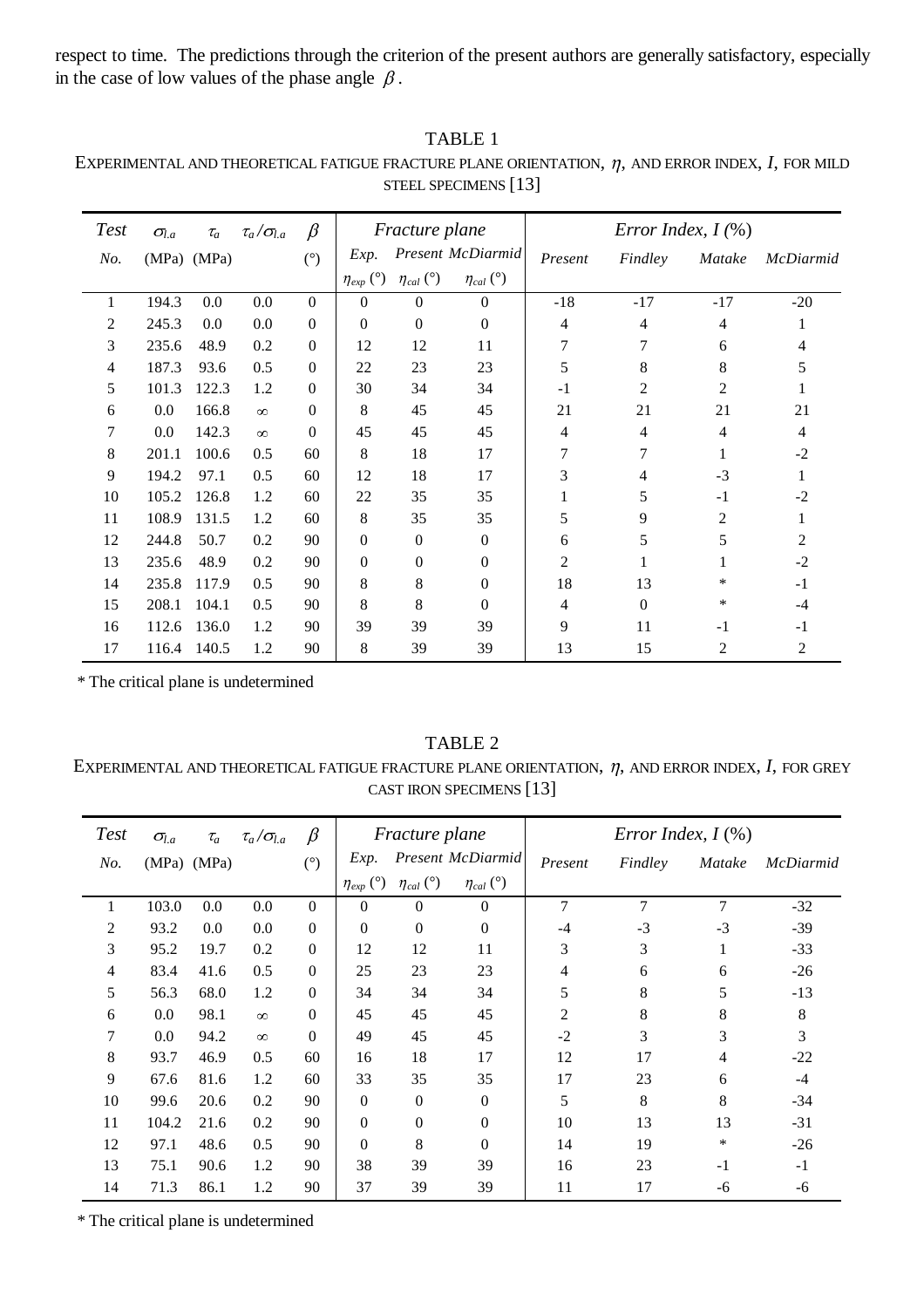Now the critical plane criterion previously discussed and those of other authors are applied to the experimental tests reported in Ref. [13]. The present criterion (Eqn 11) suggests that, by plotting the shear stress amplitude  $C_a$  against the maximum normal stress  $N_{\text{max}}$  acting on the critical plane, fatigue failure occurs for the points with coordinates ( $N_{\text{max}}$ ,  $C_a$ ) which lie out of the ellipse with semi-axes equal to  $\sigma_{af}$  and  $\tau_{af}$ .

Figures 2 and 3 show a good correlation between this theoretical ellipse (continuous line) and the test results related to the failure limit state, since most of the experimental points fall very close to such an ellipse, between two dashed curves representing an error of  $\pm 10\%$  (determined as is discussed below). Furthermore, nearly all the predictions are conservative because the test points lie out of the safety domain.



**Figure 2**: Shear stress amplitude vs maximum normal stress acting on the critical plane: theoretical predictions and experimental results for mild steel specimens [13]

If the left- and right-hand sides of the inequality expressing a given critical plane criterion (Eqn 7) are equal to each other for a certain test, the criterion exactly predicts the result of such a test (as mentioned before, all the experimental cases considered correspond to the non-fracture limit state). Therefore, the deviation between theoretical and experimental results can be expressed by an error index *I*, defined as the relative difference (with respect to the right hand side) between the left and right hand sides of the inequality in Eqn 7. In the case of the criterion herein proposed, the error index is equal to  $(\sigma_{eq} - \sigma_{af}) / \sigma_{af}$  (see Eqn 12).

The last four columns of Tables 1 and 2 show the values of the error index for the present criterion and for those of Findley [2], Matake [4] and McDiarmid [5]. Note that a positive value of *I* represents a conservative prediction. It can be observed that, for all the different criteria, the error is very low, except a few cases, and independent of  $\beta$ .

# **CONCLUSIONS**

A theoretical procedure has been developed to determine the averaged principal stress axes by employing the weight function method. The weighted mean direction of the maximum principal stress has been used both to predict the orientation of the fatigue fracture plane and to deduce the critical plane where the fatigue failure assessment should be performed. Then, a criterion based on the maximum normal stress and the shear stress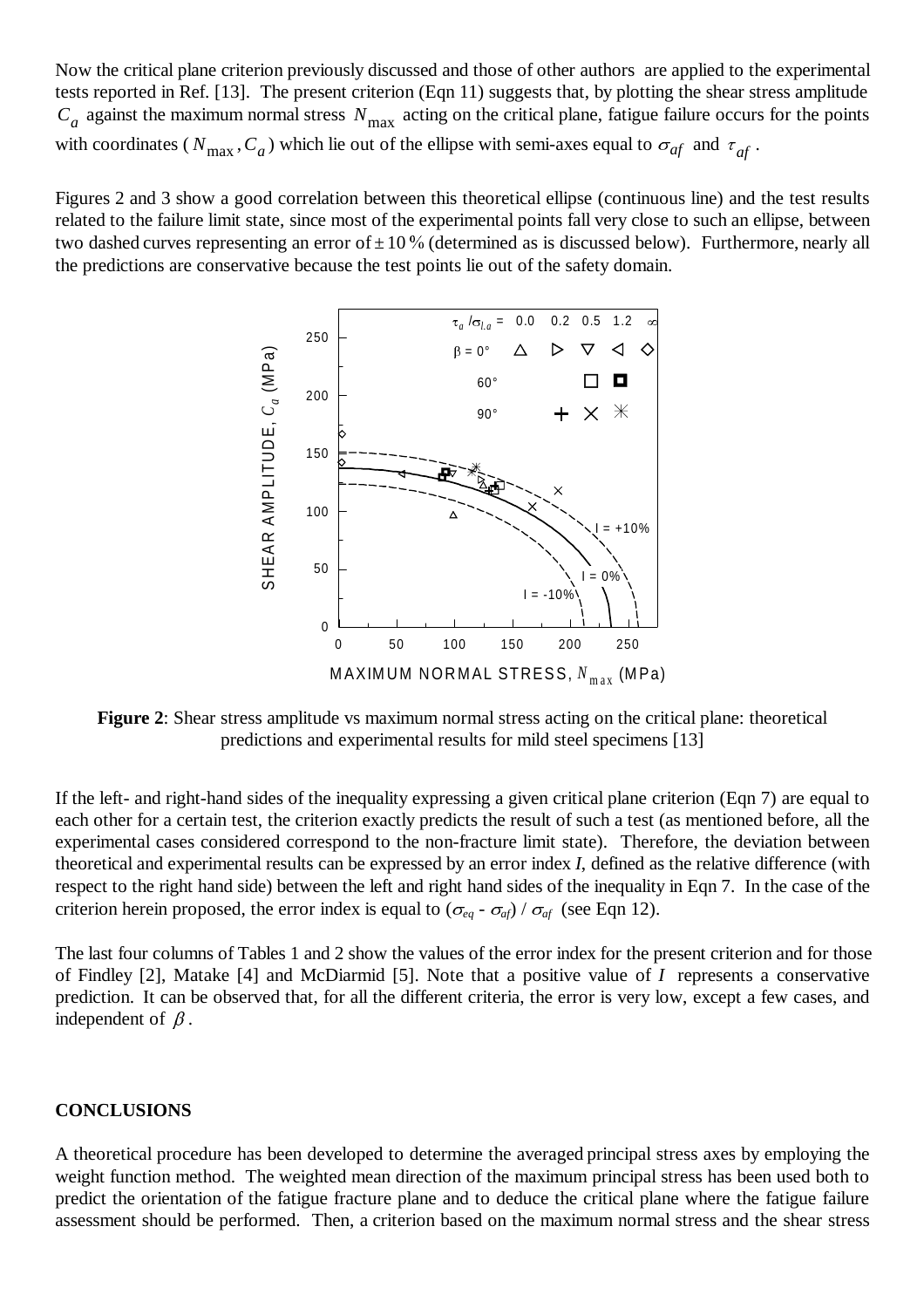amplitude acting on the critical plane has been presented to carry out such an assessment.



**Figure 3**: Shear stress amplitude vs maximum normal stress acting on the critical plane: theoretical predictions and experimental results for for grey cast iron specimens [13].

The criterion herein proposed and other critical plane criteria commonly used have been applied to some experimental tests on brittle (hard) metals under in-phase or out-of-phase sinusoidal biaxial normal and shear stress states. The normal to the experimental fracture plane agrees with the weighted mean direction of the maximum principal stress, particularly in the case of low values of the phase angle between the applied loads. Furthermore, the predictions based on the present fatigue failure assessment are generally conservative, and agree with the experimental results quite well.

# **Acknowledgements**

The authors gratefully acknowledge the research support for this work provided by the Italian Ministry for University and Technological and Scientific Research (MURST) and the Italian National Research Council (CNR).

# **REFERENCES**

- 1. You, B.-R. and Lee, S.-B. (1996). *Int. J. Fatigue* **18**, 235.
- 2. Findley, W.N. (1959). *J. Engng Industry, Trans. ASME* **81**, 301.
- 3. Brown, M.W. and Miller, K.J. (1973). *Proc. Inst. Mech. Engrs* **187**, 745.
- 4. Matake, T. (1977). *Bull. JSME* **20**, 257.
- 5. McDiarmid, D.L. (1991). *Fatigue Fract. Engng Mater. Struct.* **14**, 429.
- 6. Carpinteri, A., Macha, E., Brighenti, R. and Spagnoli, A. (1999). *Int. J. Fatigue* **21**, 83.
- 7. Carpinteri, A., Macha, E., Brighenti, R. and Spagnoli, A. (1999). *Int. J. Fatigue* **21**, 89.
- 8. Carpinteri, A., Brighenti, R. and Spagnoli, A. (2000). *Fatigue Fract. Engng Mater. Struct.* **23**.
- 9. Papadopoulos, I.V. (1998). *Fatigue Fract. Engng Mater. Struct.* **21**, 269.
- 10. McDiarmid, D.L. (1987). *Fatigue Fract. Engng Mater. Struct.* **9**, 457.
- 11. Carpinteri, A., Macha, E., Brighenti, R. and Spagnoli, A. (1999). In: *Multiaxial Fatigue and Fracture*, pp. 166-178, Macha, E., Bedkowski, W. and Lagoda, T. (Eds). ESIS Publication 25, Elsevier, Oxford.
- 12. Gough, H.J., Pollard, H.V. and Clenshaw, W.J. (1951). *Aeronautical Research Council Reports*, R and M 2522, H.M.S.O., London.
- 13. Nishihara, T. and Kawamoto, M. (1945). *Memories of the College of Engineering*, Kyoto Imperial